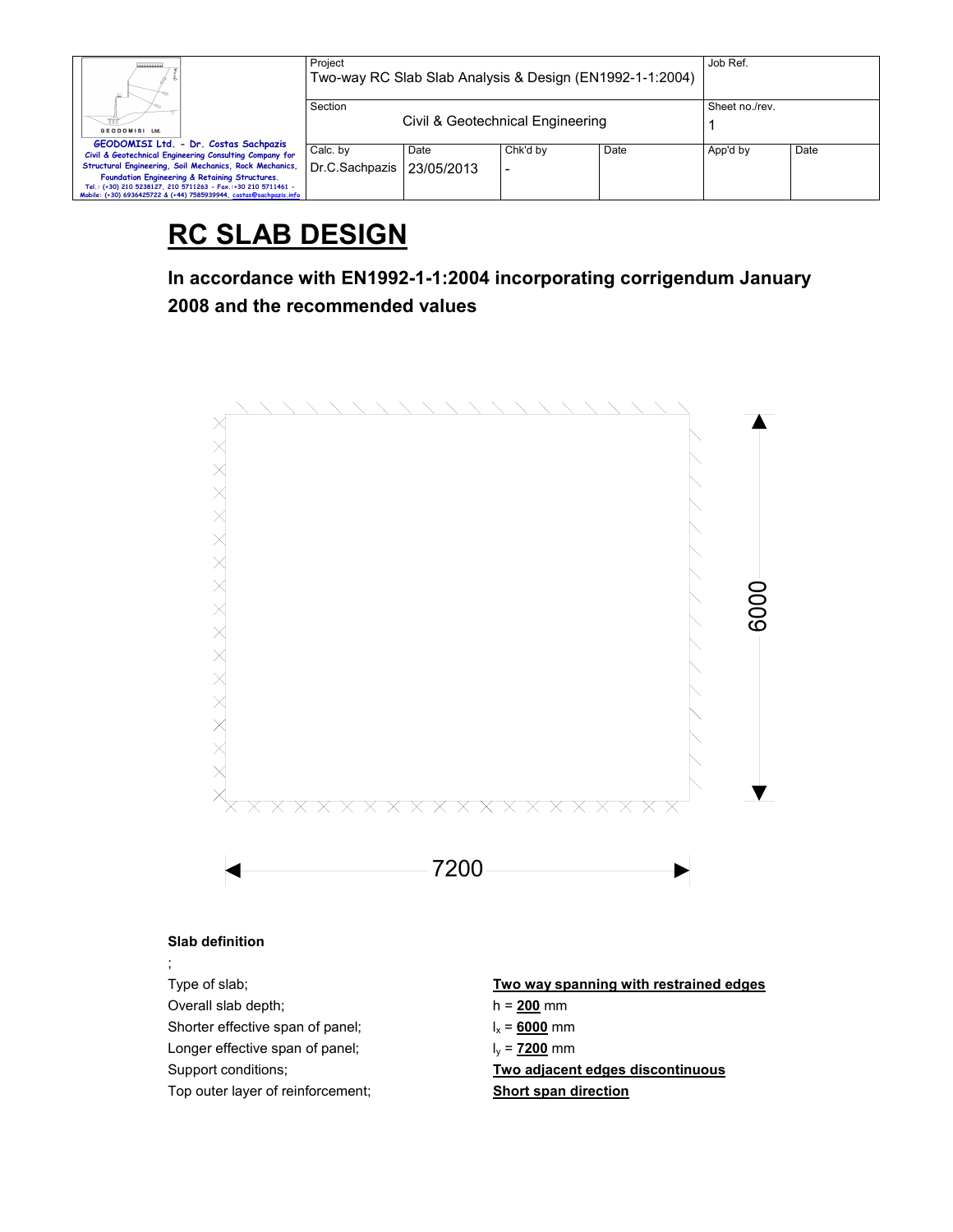|                                                                                                                                                                                                                                                                                                                                                      | Project<br>Two-way RC Slab Slab Analysis & Design (EN1992-1-1:2004) |                    |                                                                            |                                                                                                             |                     | Job Ref. |  |  |
|------------------------------------------------------------------------------------------------------------------------------------------------------------------------------------------------------------------------------------------------------------------------------------------------------------------------------------------------------|---------------------------------------------------------------------|--------------------|----------------------------------------------------------------------------|-------------------------------------------------------------------------------------------------------------|---------------------|----------|--|--|
| GEODOMISI Ltd.                                                                                                                                                                                                                                                                                                                                       | Section<br>Civil & Geotechnical Engineering                         |                    |                                                                            |                                                                                                             | Sheet no./rev.<br>1 |          |  |  |
| GEODOMISI Ltd. - Dr. Costas Sachpazis<br>Civil & Geotechnical Engineering Consulting Company for<br>Structural Engineering, Soil Mechanics, Rock Mechanics,<br>Foundation Engineering & Retaining Structures.<br>Tel.: (+30) 210 5238127, 210 5711263 - Fax,:+30 210 5711461 -<br>Mobile: (+30) 6936425722 & (+44) 7585939944, costas@sachpazis.info | Calc. by<br>Dr.C.Sachpazis                                          | Date<br>23/05/2013 | Chk'd by                                                                   | Date                                                                                                        | App'd by            | Date     |  |  |
| Bottom outer layer of reinforcement;                                                                                                                                                                                                                                                                                                                 |                                                                     |                    | <b>Short span direction</b>                                                |                                                                                                             |                     |          |  |  |
| Loading                                                                                                                                                                                                                                                                                                                                              |                                                                     |                    |                                                                            |                                                                                                             |                     |          |  |  |
| Characteristic permanent action;                                                                                                                                                                                                                                                                                                                     |                                                                     |                    | $G_k = 6.0$ kN/m <sup>2</sup>                                              |                                                                                                             |                     |          |  |  |
| Characteristic variable action;                                                                                                                                                                                                                                                                                                                      |                                                                     |                    | $Q_k = 5.0$ kN/m <sup>2</sup>                                              |                                                                                                             |                     |          |  |  |
| Partial factor for permanent action;                                                                                                                                                                                                                                                                                                                 |                                                                     |                    | $\gamma_{\rm G}$ = 1.35                                                    |                                                                                                             |                     |          |  |  |
| Partial factor for variable action;                                                                                                                                                                                                                                                                                                                  |                                                                     |                    | $γ$ <sub>Q</sub> = <u>1.50</u>                                             |                                                                                                             |                     |          |  |  |
| Quasi-permanent value of variable action;                                                                                                                                                                                                                                                                                                            |                                                                     |                    | $\psi_2 = 0.30$                                                            |                                                                                                             |                     |          |  |  |
| Design ultimate load;                                                                                                                                                                                                                                                                                                                                |                                                                     |                    | $q = \gamma_G \times G_k + \gamma_Q \times Q_k = 15.6$ kN/m <sup>2</sup>   |                                                                                                             |                     |          |  |  |
|                                                                                                                                                                                                                                                                                                                                                      | Quasi-permanent load;                                               |                    |                                                                            | $q_{SLS} = 1.0 \times G_k + \psi_2 \times Q_k = 7.5 \text{ kN/m}^2$                                         |                     |          |  |  |
| <b>Concrete properties</b>                                                                                                                                                                                                                                                                                                                           |                                                                     |                    |                                                                            |                                                                                                             |                     |          |  |  |
|                                                                                                                                                                                                                                                                                                                                                      | Concrete strength class;                                            |                    | C25/30                                                                     |                                                                                                             |                     |          |  |  |
| Characteristic cylinder strength;                                                                                                                                                                                                                                                                                                                    |                                                                     |                    | $f_{ck} = 25$ N/mm <sup>2</sup>                                            |                                                                                                             |                     |          |  |  |
| Partial factor (Table 2.1N);                                                                                                                                                                                                                                                                                                                         |                                                                     |                    | $γC = 1.50$                                                                |                                                                                                             |                     |          |  |  |
| Compressive strength factor (cl. 3.1.6);                                                                                                                                                                                                                                                                                                             |                                                                     |                    | $\alpha_{\rm cc}$ = 1.00                                                   |                                                                                                             |                     |          |  |  |
| Design compressive strength (cl. 3.1.6);                                                                                                                                                                                                                                                                                                             |                                                                     |                    | $f_{\rm cd} = 16.7$ N/mm <sup>2</sup>                                      |                                                                                                             |                     |          |  |  |
| Mean axial tensile strength (Table 3.1);                                                                                                                                                                                                                                                                                                             |                                                                     |                    |                                                                            | $f_{\text{ctm}} = 0.30 \text{ N/mm}^2 \times (f_{\text{ck}} / 1 \text{ N/mm}^2)^{2/3} = 2.6 \text{ N/mm}^2$ |                     |          |  |  |
| Maximum aggregate size;                                                                                                                                                                                                                                                                                                                              |                                                                     |                    | $d_q = 20$ mm                                                              |                                                                                                             |                     |          |  |  |
| <b>Reinforcement properties</b>                                                                                                                                                                                                                                                                                                                      |                                                                     |                    |                                                                            |                                                                                                             |                     |          |  |  |
| Characteristic yield strength;                                                                                                                                                                                                                                                                                                                       |                                                                     |                    | $f_{\text{vk}} = 500 \text{ N/mm}^2$                                       |                                                                                                             |                     |          |  |  |
| Partial factor (Table 2.1N);                                                                                                                                                                                                                                                                                                                         |                                                                     |                    | $y_S = 1.15$                                                               |                                                                                                             |                     |          |  |  |
| Design yield strength (fig. 3.8);                                                                                                                                                                                                                                                                                                                    |                                                                     |                    | $f_{\text{vd}} = f_{\text{vk}} / \gamma_{\text{S}} = 434.8 \text{ N/mm}^2$ |                                                                                                             |                     |          |  |  |
| <b>Concrete cover to reinforcement</b>                                                                                                                                                                                                                                                                                                               |                                                                     |                    |                                                                            |                                                                                                             |                     |          |  |  |
| Nominal cover to outer top reinforcement;                                                                                                                                                                                                                                                                                                            |                                                                     |                    | $c_{\text{nom t}} = 25 \text{ mm}$                                         |                                                                                                             |                     |          |  |  |
| Nominal cover to outer bottom reinforcement;                                                                                                                                                                                                                                                                                                         |                                                                     |                    | $c_{\text{nom_b}} = 20$ mm                                                 |                                                                                                             |                     |          |  |  |
| Fire resistance period to top of slab;                                                                                                                                                                                                                                                                                                               |                                                                     |                    | $R_{top} = 60$ min                                                         |                                                                                                             |                     |          |  |  |
| Fire resistance period to bottom of slab;                                                                                                                                                                                                                                                                                                            |                                                                     |                    | $R_{\text{btm}} = 60$ min                                                  |                                                                                                             |                     |          |  |  |
| Axia distance to top reinft (Table 5.8);                                                                                                                                                                                                                                                                                                             |                                                                     |                    | $a_{fi_t} = 10$ mm                                                         |                                                                                                             |                     |          |  |  |
| Axia distance to bottom reinft (Table 5.8);                                                                                                                                                                                                                                                                                                          |                                                                     |                    | $a_{fi b} = 10$ mm                                                         |                                                                                                             |                     |          |  |  |
| Min. top cover requirement with regard to bond;<br>Min. btm cover requirement with regard to bond;                                                                                                                                                                                                                                                   |                                                                     |                    | $c_{min,b_t} = 12$ mm<br>$c_{\text{min},b_b} = 10 \text{ mm}$              |                                                                                                             |                     |          |  |  |
| Reinforcement fabrication;                                                                                                                                                                                                                                                                                                                           |                                                                     |                    | <b>Subject to QA system</b>                                                |                                                                                                             |                     |          |  |  |

Cover allowance for deviation;  $\Delta c_{dev} = 5$  mm Min. required nominal cover to top reinft; chom<sub>\_t\_min</sub> = **17.0** mm Min. required nominal cover to bottom reinft; chom<sub>\_b\_min</sub> = **15.0** mm

*PASS - There is sufficient cover to the top reinforcement*

## *PASS - There is sufficient cover to the bottom reinforcement*

## **Reinforcement design at midspan in short span direction (cl.6.1)**

| Bending moment coefficient; | $\beta_{\rm SX D} = 0.0470$                                       |
|-----------------------------|-------------------------------------------------------------------|
| Design bending moment:      | $M_{x, p} = \beta_{sx, p} \times q \times I_{x}^{2} = 26.4$ kNm/m |
| Reinforcement provided;     | 10 mm dia, bars at 200 mm centres                                 |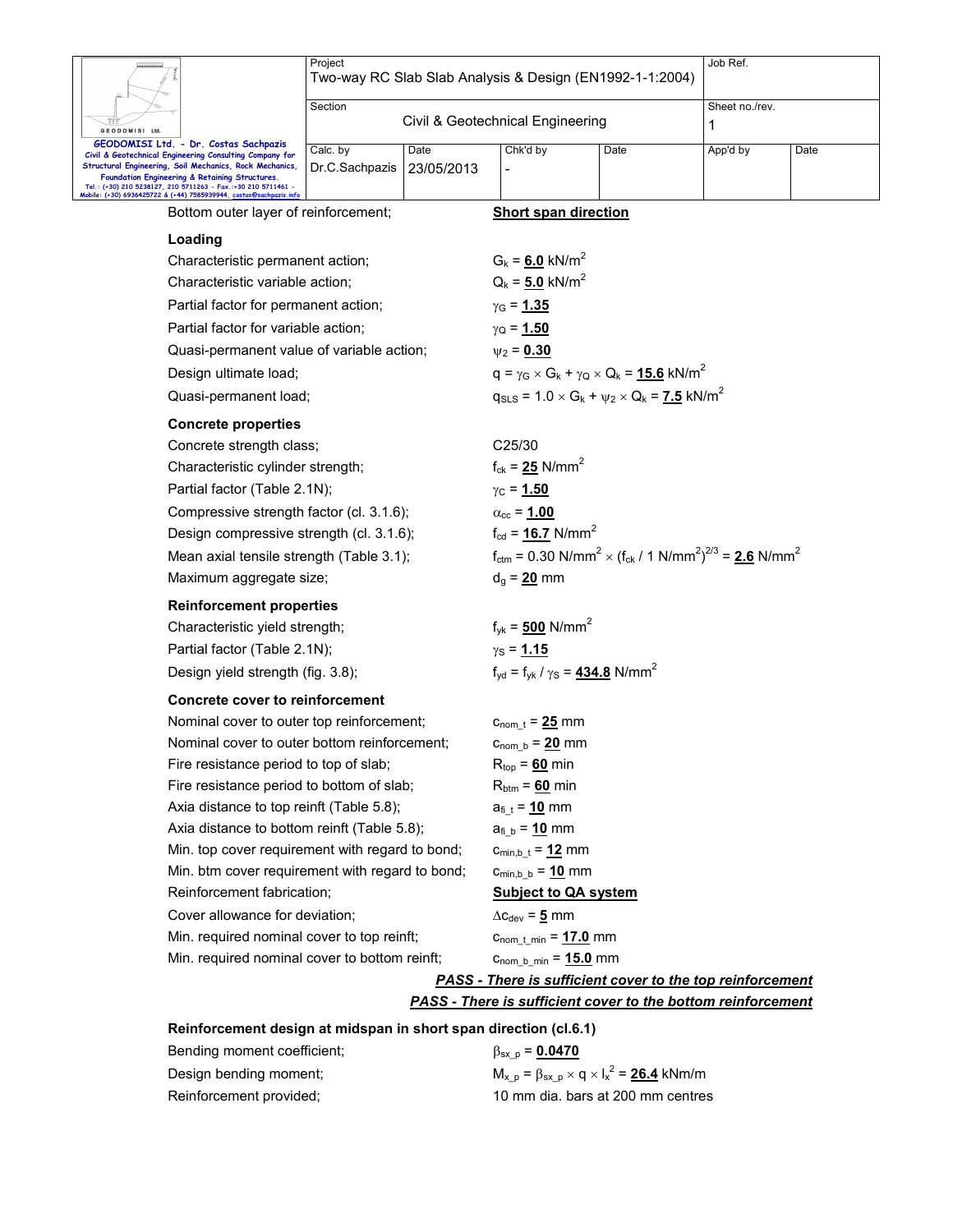|                                                                                                                                                                               | Project<br>Two-way RC Slab Slab Analysis & Design (EN1992-1-1:2004) |                                  |                                                    |                                                                                                                | Job Ref.                                                                                                                                  |      |  |  |  |
|-------------------------------------------------------------------------------------------------------------------------------------------------------------------------------|---------------------------------------------------------------------|----------------------------------|----------------------------------------------------|----------------------------------------------------------------------------------------------------------------|-------------------------------------------------------------------------------------------------------------------------------------------|------|--|--|--|
|                                                                                                                                                                               | Section                                                             | Civil & Geotechnical Engineering |                                                    |                                                                                                                | Sheet no./rev.<br>1                                                                                                                       |      |  |  |  |
| GEODOMISI Ltd.<br>GEODOMISI Ltd. - Dr. Costas Sachpazis<br>Civil & Geotechnical Engineering Consulting Company for<br>Structural Engineering, Soil Mechanics, Rock Mechanics, | Date<br>Calc. by                                                    |                                  | Chk'd by<br>Date                                   |                                                                                                                | App'd by                                                                                                                                  | Date |  |  |  |
| Foundation Engineering & Retaining Structures.<br>Tel.: (+30) 210 5238127, 210 5711263 - Fax.:+30 210 5711461 -<br>Mobile: (+30) 6936425722 & (+44) 7585939944, costa         | Dr.C.Sachpazis                                                      | 23/05/2013                       |                                                    |                                                                                                                |                                                                                                                                           |      |  |  |  |
| Area provided;                                                                                                                                                                |                                                                     |                                  | $A_{sx,p} = 393$ mm <sup>2</sup> /m                |                                                                                                                |                                                                                                                                           |      |  |  |  |
| Effective depth to tension reinforcement;                                                                                                                                     |                                                                     |                                  |                                                    | $d_{x, p} = h - c_{\text{nom } b} - \phi_{x, p} / 2 = 175.0$ mm                                                |                                                                                                                                           |      |  |  |  |
| K factor;                                                                                                                                                                     |                                                                     |                                  |                                                    | $K = M_{x, p} / (b \times d_{x, p}^{2} \times f_{ck}) = 0.034$                                                 |                                                                                                                                           |      |  |  |  |
| Redistribution ratio;                                                                                                                                                         |                                                                     |                                  | $\delta$ = 1.0                                     |                                                                                                                |                                                                                                                                           |      |  |  |  |
| K' factor;                                                                                                                                                                    |                                                                     |                                  |                                                    | $K' = 0.598 \times \delta - 0.18 \times \delta^2 - 0.21 = 0.208$                                               |                                                                                                                                           |      |  |  |  |
|                                                                                                                                                                               |                                                                     |                                  |                                                    |                                                                                                                | K < K' - Compression reinforcement is not required                                                                                        |      |  |  |  |
| Lever arm;                                                                                                                                                                    |                                                                     |                                  |                                                    |                                                                                                                | z = min(0.95 $\times$ d <sub>x p</sub> , d <sub>x p</sub> /2 $\times$ (1 + (1 - 3.53 $\times$ K) <sup>0.5</sup> )) =                      |      |  |  |  |
| 166.3 mm                                                                                                                                                                      |                                                                     |                                  |                                                    |                                                                                                                |                                                                                                                                           |      |  |  |  |
| Area of reinforcement required for bending;                                                                                                                                   |                                                                     |                                  |                                                    | $A_{sx}$ <sub>p m</sub> = M <sub>x p</sub> / (f <sub>yd</sub> × z) = 365 mm <sup>2</sup> /m                    |                                                                                                                                           |      |  |  |  |
| Minimum area of reinforcement required;                                                                                                                                       |                                                                     |                                  |                                                    | $A_{sx}$ p min = max(0.26 $\times$ (f <sub>ctm</sub> /f <sub>vk</sub> ) $\times$ b $\times$ d <sub>x p</sub> , |                                                                                                                                           |      |  |  |  |
| $0.0013 \times b \times d_{x,p}$ = 233 mm <sup>2</sup> /m                                                                                                                     |                                                                     |                                  |                                                    |                                                                                                                |                                                                                                                                           |      |  |  |  |
|                                                                                                                                                                               | Area of reinforcement required;                                     |                                  |                                                    |                                                                                                                | $A_{sx}$ <sub>p req</sub> = max( $A_{sx}$ <sub>p m</sub> , $A_{sx}$ <sub>p min</sub> ) = 365 mm <sup>2</sup> /m                           |      |  |  |  |
|                                                                                                                                                                               |                                                                     |                                  |                                                    |                                                                                                                | PASS - Area of reinforcement provided exceeds area required                                                                               |      |  |  |  |
| <b>Check reinforcement spacing</b>                                                                                                                                            |                                                                     |                                  |                                                    |                                                                                                                |                                                                                                                                           |      |  |  |  |
| Reinforcement service stress;<br>= 194.4 N/mm <sup>2</sup>                                                                                                                    |                                                                     |                                  |                                                    |                                                                                                                | $\sigma_{sx,p}$ = (f <sub>yk</sub> / $\gamma$ <sub>S</sub> ) × min((A <sub>sx p m</sub> /A <sub>sx p</sub> ), 1.0) × q <sub>SLS</sub> / q |      |  |  |  |
|                                                                                                                                                                               | Maximum allowable spacing (Table 7.3N);                             |                                  |                                                    |                                                                                                                |                                                                                                                                           |      |  |  |  |
| Actual bar spacing;                                                                                                                                                           |                                                                     |                                  |                                                    |                                                                                                                |                                                                                                                                           |      |  |  |  |
|                                                                                                                                                                               |                                                                     |                                  |                                                    |                                                                                                                | <b>PASS - The reinforcement spacing is acceptable</b>                                                                                     |      |  |  |  |
| Reinforcement design at midspan in long span direction (cl.6.1)                                                                                                               |                                                                     |                                  |                                                    |                                                                                                                |                                                                                                                                           |      |  |  |  |
| Bending moment coefficient;                                                                                                                                                   |                                                                     |                                  | $\beta_{\rm sy-p} = 0.0340$                        |                                                                                                                |                                                                                                                                           |      |  |  |  |
| Design bending moment;                                                                                                                                                        |                                                                     |                                  |                                                    | $M_{y_p} = \beta_{sy_p} \times q \times I_x^2 = 19.1$ kNm/m                                                    |                                                                                                                                           |      |  |  |  |
| Reinforcement provided;                                                                                                                                                       |                                                                     |                                  |                                                    | 10 mm dia, bars at 250 mm centres                                                                              |                                                                                                                                           |      |  |  |  |
| Area provided;                                                                                                                                                                |                                                                     |                                  | $A_{sy\_p}$ = 314 mm <sup>2</sup> /m               |                                                                                                                |                                                                                                                                           |      |  |  |  |
| Effective depth to tension reinforcement;                                                                                                                                     |                                                                     |                                  |                                                    | $d_{y_p} = h - c_{\text{nom_b}} - \phi_{x_p} - \phi_{y_p} / 2 = 165.0$ mm                                      |                                                                                                                                           |      |  |  |  |
| K factor;                                                                                                                                                                     |                                                                     |                                  |                                                    | $K = M_{v.p} / (b \times d_{v.p}^2 \times f_{ck}) = 0.028$                                                     |                                                                                                                                           |      |  |  |  |
| Redistribution ratio;                                                                                                                                                         |                                                                     |                                  | $\delta$ = 1.0                                     |                                                                                                                |                                                                                                                                           |      |  |  |  |
| K' factor;                                                                                                                                                                    |                                                                     |                                  |                                                    | $K' = 0.598 \times \delta - 0.18 \times \delta^2 - 0.21 = 0.208$                                               |                                                                                                                                           |      |  |  |  |
|                                                                                                                                                                               |                                                                     |                                  | K < K' - Compression reinforcement is not required |                                                                                                                |                                                                                                                                           |      |  |  |  |
| Lever arm;                                                                                                                                                                    |                                                                     |                                  |                                                    |                                                                                                                | z = min(0.95 $\times$ d <sub>y p</sub> , d <sub>y p</sub> /2 $\times$ (1 + (1 - 3.53 $\times$ K) <sup>0.5</sup> )) =                      |      |  |  |  |
| 156.8 mm                                                                                                                                                                      |                                                                     |                                  |                                                    |                                                                                                                |                                                                                                                                           |      |  |  |  |
| Area of reinforcement required for bending;                                                                                                                                   |                                                                     |                                  |                                                    | $A_{sy-p-m} = M_{y-p} / (f_{yd} \times z) = 280$ mm <sup>2</sup> /m                                            |                                                                                                                                           |      |  |  |  |
| Minimum area of reinforcement required;                                                                                                                                       |                                                                     |                                  |                                                    | $A_{\text{sv p min}} = \max(0.26 \times (f_{\text{ctm}}/f_{\text{vk}}) \times b \times d_{\text{v p}},$        |                                                                                                                                           |      |  |  |  |
| $0.0013 \times b \times d_{y,p} = 220$ mm <sup>2</sup> /m                                                                                                                     |                                                                     |                                  |                                                    |                                                                                                                |                                                                                                                                           |      |  |  |  |
|                                                                                                                                                                               | Area of reinforcement required;                                     |                                  |                                                    |                                                                                                                | $A_{\rm sy \, p \, \text{req}} = \max(A_{\rm sy \, p \, \text{m}}, A_{\rm sy \, p \, \text{min}}) = 280 \, \text{mm}^2/\text{m}$          |      |  |  |  |
|                                                                                                                                                                               |                                                                     |                                  |                                                    |                                                                                                                | PASS - Area of reinforcement provided exceeds area required                                                                               |      |  |  |  |
| <b>Check reinforcement spacing</b>                                                                                                                                            |                                                                     |                                  |                                                    |                                                                                                                |                                                                                                                                           |      |  |  |  |
| Reinforcement service stress;<br>$= 186.4$ N/mm <sup>2</sup>                                                                                                                  |                                                                     |                                  |                                                    |                                                                                                                | $\sigma_{sy-p} = (f_{yk} / \gamma_s) \times min((A_{sy-p} \cdot m/A_{sy-p}), 1.0) \times q_{SLS} / q$                                     |      |  |  |  |
| Maximum allowable spacing (Table 7.3N);                                                                                                                                       |                                                                     |                                  | $S_{\text{max y p}} = 267$ mm                      |                                                                                                                |                                                                                                                                           |      |  |  |  |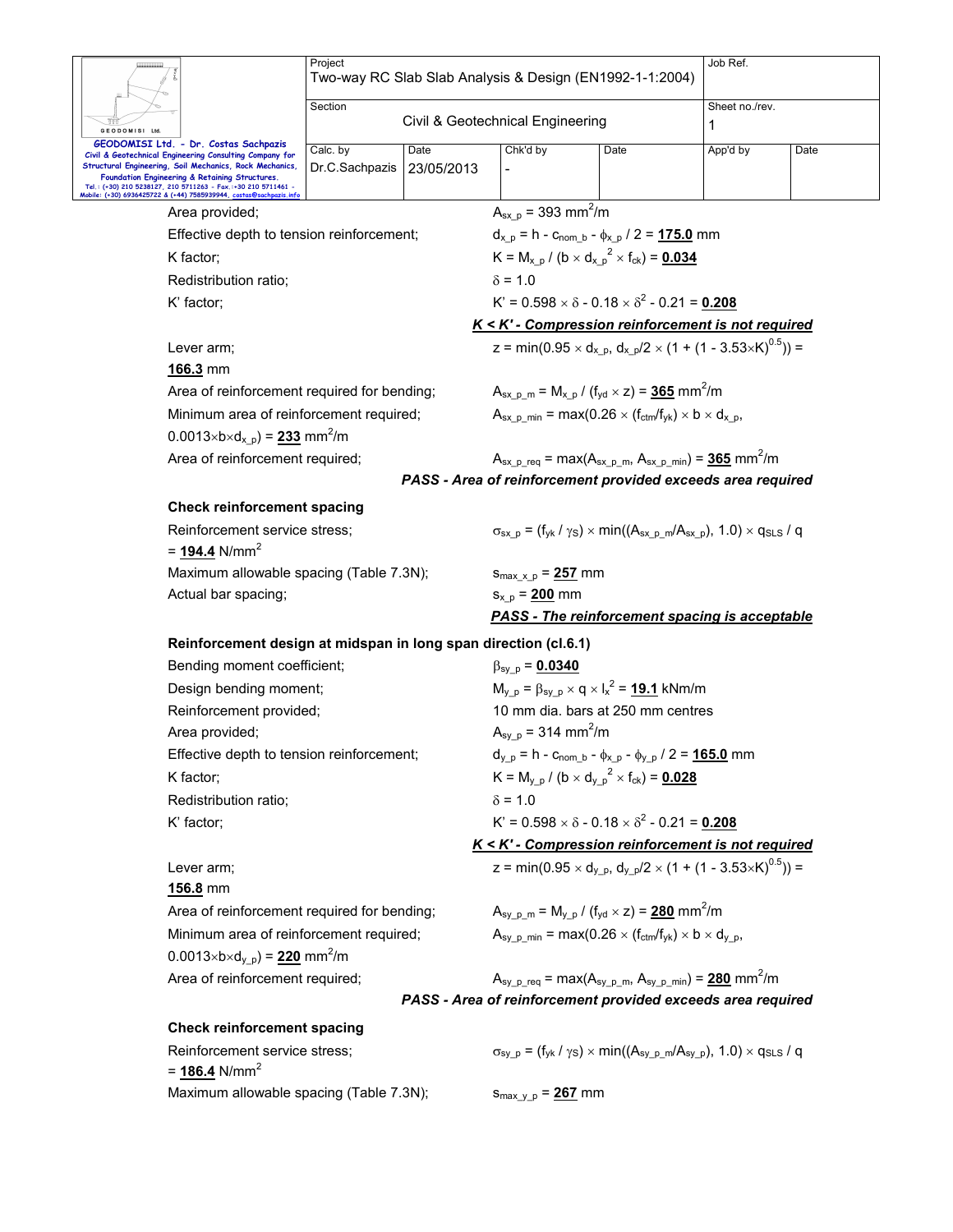|                                                                                                                                                                                     | Project                                                                     |            |                                         | Two-way RC Slab Slab Analysis & Design (EN1992-1-1:2004)                                                                       | Job Ref.            |      |
|-------------------------------------------------------------------------------------------------------------------------------------------------------------------------------------|-----------------------------------------------------------------------------|------------|-----------------------------------------|--------------------------------------------------------------------------------------------------------------------------------|---------------------|------|
|                                                                                                                                                                                     |                                                                             |            |                                         |                                                                                                                                |                     |      |
| GEODOMISI Ltd.                                                                                                                                                                      | Section                                                                     |            | Civil & Geotechnical Engineering        |                                                                                                                                | Sheet no./rev.<br>1 |      |
| GEODOMISI Ltd. - Dr. Costas Sachpazis                                                                                                                                               | Calc. by                                                                    | Date       | Chk'd by                                | Date                                                                                                                           | App'd by            | Date |
| Civil & Geotechnical Engineering Consulting Company for<br>Structural Engineering, Soil Mechanics, Rock Mechanics,                                                                  | Dr.C.Sachpazis                                                              | 23/05/2013 | $\overline{a}$                          |                                                                                                                                |                     |      |
| Foundation Engineering & Retaining Structures.<br>Tel.: (+30) 210 5238127, 210 5711263 - Fax.:+30 210 5711461 -<br>Mobile: (+30) 6936425722 & (+44) 7585939944, <u>costas@sachp</u> |                                                                             |            |                                         |                                                                                                                                |                     |      |
|                                                                                                                                                                                     | Actual bar spacing;                                                         |            | $S_{y, p} = 250$ mm                     |                                                                                                                                |                     |      |
|                                                                                                                                                                                     |                                                                             |            |                                         | <b>PASS - The reinforcement spacing is acceptable</b>                                                                          |                     |      |
|                                                                                                                                                                                     | Reinforcement design at continuous support in short span direction (cl.6.1) |            |                                         |                                                                                                                                |                     |      |
|                                                                                                                                                                                     | Bending moment coefficient;                                                 |            | $\beta_{sx}$ n = 0.0630                 |                                                                                                                                |                     |      |
|                                                                                                                                                                                     | Design bending moment;                                                      |            |                                         | $M_{x n} = \beta_{sx n} \times q \times I_{x}^{2} = 35.4$ kNm/m                                                                |                     |      |
|                                                                                                                                                                                     | Reinforcement provided;                                                     |            |                                         | 12 mm dia, bars at 200 mm centres                                                                                              |                     |      |
| Area provided;                                                                                                                                                                      |                                                                             |            | $A_{sx,n} = 565$ mm <sup>2</sup> /m     |                                                                                                                                |                     |      |
|                                                                                                                                                                                     | Effective depth to tension reinforcement;                                   |            |                                         | $d_{x_n} = h - c_{nom_t} - \phi_{x_n} / 2 = 169.0$ mm                                                                          |                     |      |
| K factor;                                                                                                                                                                           |                                                                             |            |                                         | $K = M_{x n} / (b \times d_{x n}^2 \times f_{ck}) = 0.050$                                                                     |                     |      |
|                                                                                                                                                                                     | Redistribution ratio;                                                       |            | $\delta$ = 1.0                          |                                                                                                                                |                     |      |
| K' factor;                                                                                                                                                                          |                                                                             |            |                                         | $K' = 0.598 \times \delta - 0.18 \times \delta^2 - 0.21 = 0.208$                                                               |                     |      |
|                                                                                                                                                                                     |                                                                             |            |                                         | K < K' - Compression reinforcement is not required                                                                             |                     |      |
| Lever arm;                                                                                                                                                                          |                                                                             |            |                                         | z = min(0.95 $\times$ d <sub>x n</sub> , d <sub>x n</sub> /2 $\times$ (1 + (1 - 3.53 $\times$ K) <sup>0.5</sup> )) =           |                     |      |
| 160.5 mm                                                                                                                                                                            |                                                                             |            |                                         |                                                                                                                                |                     |      |
|                                                                                                                                                                                     | Area of reinforcement required for bending;                                 |            |                                         | $A_{sx\_n\_m} = M_{x\_n} / (f_{yd} \times z) = 507$ mm <sup>2</sup> /m                                                         |                     |      |
|                                                                                                                                                                                     | Minimum area of reinforcement required;                                     |            |                                         | $A_{sx}$ n min = max(0.26 $\times$ (f <sub>ctm</sub> /f <sub>yk</sub> ) $\times$ b $\times$ d <sub>x</sub> n,                  |                     |      |
|                                                                                                                                                                                     | $0.0013 \times b \times d_{x,n} = 225$ mm <sup>2</sup> /m                   |            |                                         |                                                                                                                                |                     |      |
|                                                                                                                                                                                     | Area of reinforcement required;                                             |            |                                         | $A_{sx}$ n req = max( $A_{sx}$ n m, $A_{sx}$ n min) = 507 mm <sup>2</sup> /m                                                   |                     |      |
|                                                                                                                                                                                     |                                                                             |            |                                         | PASS - Area of reinforcement provided exceeds area required                                                                    |                     |      |
|                                                                                                                                                                                     | <b>Check reinforcement spacing</b>                                          |            |                                         |                                                                                                                                |                     |      |
|                                                                                                                                                                                     | Reinforcement service stress;                                               |            |                                         | $\sigma_{sx,n}$ = (f <sub>yk</sub> / $\gamma_s$ ) × min((A <sub>sx n m</sub> /A <sub>sx n</sub> ), 1.0) × q <sub>SLS</sub> / q |                     |      |
| = $187.4$ N/mm <sup>2</sup>                                                                                                                                                         |                                                                             |            |                                         |                                                                                                                                |                     |      |
|                                                                                                                                                                                     | Maximum allowable spacing (Table 7.3N);                                     |            | $S_{\text{max }x n} = 266$ mm           |                                                                                                                                |                     |      |
|                                                                                                                                                                                     | Actual bar spacing;                                                         |            | $S_{x n} = 200$ mm                      |                                                                                                                                |                     |      |
|                                                                                                                                                                                     |                                                                             |            |                                         | <b>PASS - The reinforcement spacing is acceptable</b>                                                                          |                     |      |
|                                                                                                                                                                                     | Reinforcement design at continuous support in long span direction (cl.6.1)  |            |                                         |                                                                                                                                |                     |      |
|                                                                                                                                                                                     | Bending moment coefficient;                                                 |            | $\beta_{sy\_n} = 0.0450$                |                                                                                                                                |                     |      |
|                                                                                                                                                                                     | Design bending moment;                                                      |            |                                         | $M_{y n} = \beta_{sy n} \times q \times I_x^2 = 25.3$ kNm/m                                                                    |                     |      |
|                                                                                                                                                                                     | Reinforcement provided;                                                     |            |                                         | 10 mm dia. bars at 200 mm centres                                                                                              |                     |      |
| Area provided;                                                                                                                                                                      |                                                                             |            | $A_{\rm sy}$ n = 393 mm <sup>2</sup> /m |                                                                                                                                |                     |      |
|                                                                                                                                                                                     | Effective depth to tension reinforcement;                                   |            |                                         | $d_{y_n} = h - c_{nom_t} - \phi_{x_n} - \phi_{y_n} / 2 = 158.0$ mm                                                             |                     |      |
| K factor;                                                                                                                                                                           |                                                                             |            |                                         | $K = M_{v n} / (b \times d_{v n}^2 \times f_{ck}) = 0.040$                                                                     |                     |      |
|                                                                                                                                                                                     | Redistribution ratio;                                                       |            | $\delta$ = 1.0                          |                                                                                                                                |                     |      |
| K' factor;                                                                                                                                                                          |                                                                             |            |                                         | $K' = 0.598 \times \delta - 0.18 \times \delta^2 - 0.21 = 0.208$                                                               |                     |      |
|                                                                                                                                                                                     |                                                                             |            |                                         | K < K' - Compression reinforcement is not required                                                                             |                     |      |
| Lever arm;                                                                                                                                                                          |                                                                             |            |                                         | z = min(0.95 $\times$ d <sub>y n</sub> , d <sub>y n</sub> /2 $\times$ (1 + (1 - 3.53 $\times$ K) <sup>0.5</sup> )) =           |                     |      |
| 150.1 mm                                                                                                                                                                            |                                                                             |            |                                         |                                                                                                                                |                     |      |
|                                                                                                                                                                                     | Area of reinforcement required for bending;                                 |            |                                         | $A_{sy \n m} = M_{y \n m} / (f_{yd} \times z) = 387$ mm <sup>2</sup> /m                                                        |                     |      |
|                                                                                                                                                                                     | Minimum area of reinforcement required;                                     |            |                                         | $A_{sy\_n\_min}$ = max(0.26 $\times$ (f <sub>ctm</sub> /f <sub>yk</sub> ) $\times$ b $\times$ d <sub>y_n</sub> ,               |                     |      |
|                                                                                                                                                                                     | $0.0013 \times b \times d_{y_n} = 211$ mm <sup>2</sup> /m                   |            |                                         |                                                                                                                                |                     |      |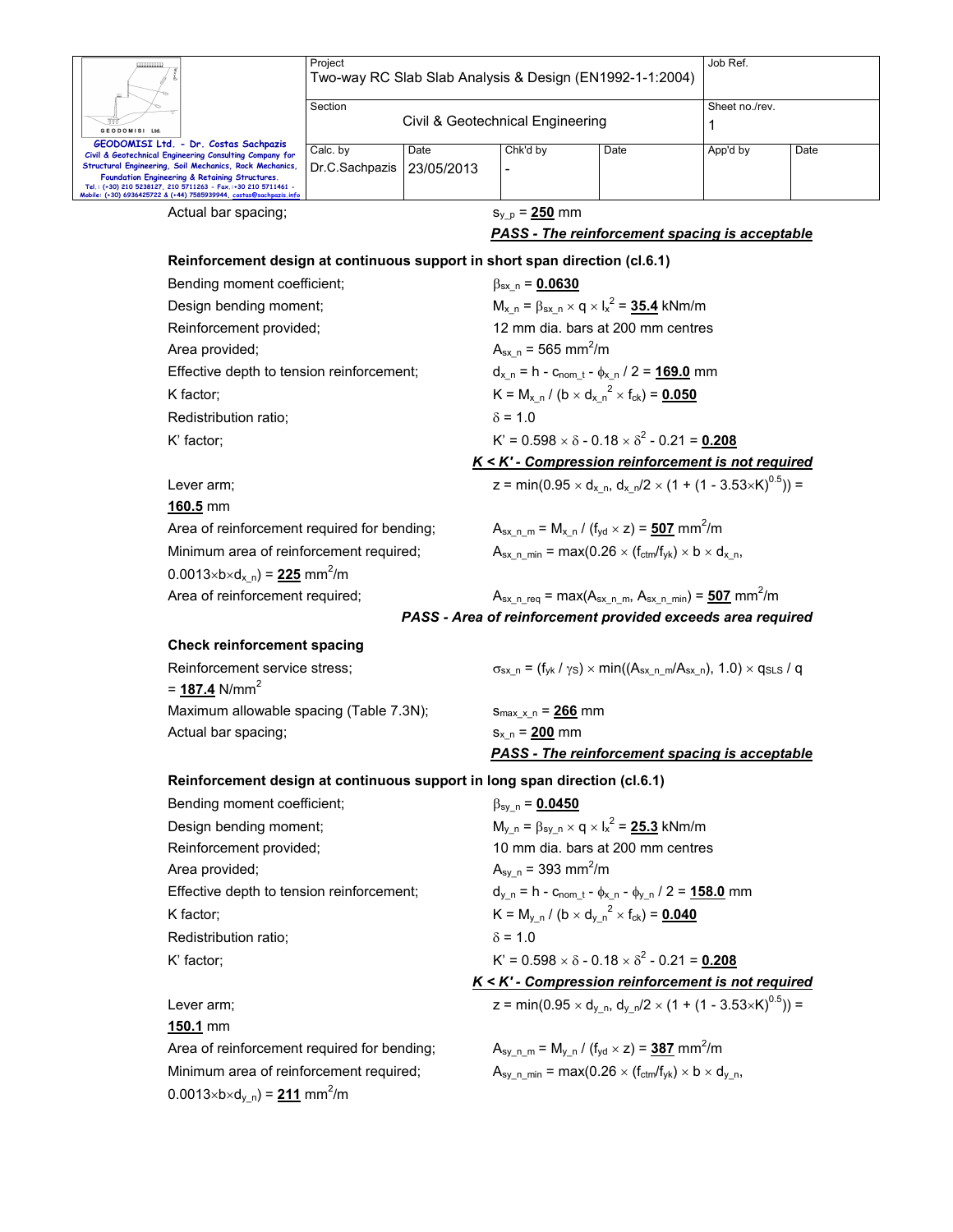|                                                                                                                                                                               | Project                          |            |                                                   | Two-way RC Slab Slab Analysis & Design (EN1992-1-1:2004)                     | Job Ref.                                                                                                                                            |      |
|-------------------------------------------------------------------------------------------------------------------------------------------------------------------------------|----------------------------------|------------|---------------------------------------------------|------------------------------------------------------------------------------|-----------------------------------------------------------------------------------------------------------------------------------------------------|------|
|                                                                                                                                                                               | Section                          |            |                                                   |                                                                              | Sheet no./rev.                                                                                                                                      |      |
| GEODOMISI Ltd.                                                                                                                                                                | Civil & Geotechnical Engineering |            |                                                   |                                                                              | 1                                                                                                                                                   |      |
| GEODOMISI Ltd. - Dr. Costas Sachpazis<br>Civil & Geotechnical Engineering Consulting Company for                                                                              | Calc. by                         | Date       | Chk'd by                                          | Date                                                                         | App'd by                                                                                                                                            | Date |
| Structural Engineering, Soil Mechanics, Rock Mechanics,<br>Foundation Engineering & Retaining Structures.                                                                     | Dr.C.Sachpazis                   | 23/05/2013 |                                                   |                                                                              |                                                                                                                                                     |      |
| Tel.: (+30) 210 5238127, 210 5711263 - Fax.:+30 210 5711461 -<br>Mobile: (+30) 6936425722 & (+44) 7585939944, costas@si                                                       |                                  |            |                                                   |                                                                              |                                                                                                                                                     |      |
| Area of reinforcement required;                                                                                                                                               |                                  |            |                                                   |                                                                              | $A_{\rm sy}$ n req = max( $A_{\rm sy}$ n m, $A_{\rm sy}$ n min) = 387 mm <sup>2</sup> /m                                                            |      |
|                                                                                                                                                                               |                                  |            |                                                   |                                                                              | PASS - Area of reinforcement provided exceeds area required                                                                                         |      |
| <b>Check reinforcement spacing</b>                                                                                                                                            |                                  |            |                                                   |                                                                              |                                                                                                                                                     |      |
| Reinforcement service stress;                                                                                                                                                 |                                  |            |                                                   |                                                                              | $\sigma_{sy,n} = (f_{yk}/\gamma_s) \times min((A_{sy,n,m}/A_{sy,n}), 1.0) \times q_{SLS}/q$                                                         |      |
| $= 206.1$ N/mm <sup>2</sup>                                                                                                                                                   |                                  |            |                                                   |                                                                              |                                                                                                                                                     |      |
| Maximum allowable spacing (Table 7.3N);                                                                                                                                       |                                  |            | $S_{\text{max y n}} = 242$ mm                     |                                                                              |                                                                                                                                                     |      |
| Actual bar spacing;                                                                                                                                                           |                                  |            | $s_{y_n} = 200$ mm                                |                                                                              |                                                                                                                                                     |      |
|                                                                                                                                                                               |                                  |            |                                                   |                                                                              | <b>PASS - The reinforcement spacing is acceptable</b>                                                                                               |      |
| Shear capacity check at short span continuous support                                                                                                                         |                                  |            |                                                   |                                                                              |                                                                                                                                                     |      |
| Shear force;                                                                                                                                                                  |                                  |            |                                                   | $V_{x n} = q \times I_x / 2 + M_{x n} / I_x = 52.7$ kN/m                     |                                                                                                                                                     |      |
| Effective depth factor (cl. 6.2.2);                                                                                                                                           |                                  |            |                                                   |                                                                              | k = min(2.0, 1 + (200 mm / d <sub>x n</sub> ) <sup>0.5</sup> ) = <b>2.000</b>                                                                       |      |
| Reinforcement ratio;                                                                                                                                                          |                                  |            |                                                   | $p_1 = min(0.02, A_{sx} \cdot n / (b \times d_{x} \cdot n)) = 0.0033$        |                                                                                                                                                     |      |
| Minimum shear resistance (Exp. 6.3N);                                                                                                                                         |                                  |            |                                                   |                                                                              | $V_{\text{Rd},c \text{ min}} = 0.035 \text{ N/mm}^2 \times k^{1.5} \times (f_{\text{ck}} / 1 \text{ N/mm}^2)^{0.5} \times$                          |      |
| $b \times d_{x}$ n                                                                                                                                                            |                                  |            |                                                   |                                                                              |                                                                                                                                                     |      |
|                                                                                                                                                                               |                                  |            | $V_{\text{Rd},c,min} = 83.7$ kN/m                 |                                                                              |                                                                                                                                                     |      |
| Shear resistance (Exp. 6.2a); $V_{\text{Rd},c_x,n} = \max(V_{\text{Rd},c_min}, (0.18 \text{ N/mm}^2/\gamma c) \times k \times (100 \times \rho) \times (f_{ck}/100 \times k)$ |                                  |            |                                                   |                                                                              |                                                                                                                                                     |      |
| N/mm <sup>2</sup> )) <sup>0.333</sup> $\times$ b $\times$ d <sub>x n</sub> )                                                                                                  |                                  |            |                                                   |                                                                              |                                                                                                                                                     |      |
|                                                                                                                                                                               |                                  |            | $V_{\text{Rd}, c \times n} = 83.7$ kN/m           |                                                                              |                                                                                                                                                     |      |
|                                                                                                                                                                               |                                  |            |                                                   |                                                                              | PASS - Shear capacity is adequate                                                                                                                   |      |
| Shear capacity check at long span continuous support                                                                                                                          |                                  |            |                                                   |                                                                              |                                                                                                                                                     |      |
| Shear force;                                                                                                                                                                  |                                  |            |                                                   | $V_{y n} = q \times I_x / 2 + M_{y n} / I_y = 50.3$ kN/m                     |                                                                                                                                                     |      |
| Effective depth factor (cl. 6.2.2);                                                                                                                                           |                                  |            |                                                   |                                                                              | k = min(2.0, 1 + (200 mm / d <sub>v n</sub> ) <sup>0.5</sup> ) = <b>2.000</b>                                                                       |      |
| Reinforcement ratio;                                                                                                                                                          |                                  |            |                                                   | $p_1 = min(0.02, A_{sy n} / (b \times d_{y n})) = 0.0025$                    |                                                                                                                                                     |      |
| Minimum shear resistance (Exp. 6.3N);                                                                                                                                         |                                  |            |                                                   |                                                                              | $V_{\text{Rd},c,min}$ = 0.035 N/mm <sup>2</sup> $\times$ k <sup>1.5</sup> $\times$ (f <sub>ck</sub> / 1 N/mm <sup>2</sup> ) <sup>0.5</sup> $\times$ |      |
| $b \times d_{y_n}$                                                                                                                                                            |                                  |            |                                                   |                                                                              |                                                                                                                                                     |      |
|                                                                                                                                                                               |                                  |            | $V_{\text{Rd},c,min} = 78.2$ kN/m                 |                                                                              |                                                                                                                                                     |      |
| Shear resistance (Exp. 6.2a); $V_{\text{Rd},c_y,n} = \max(V_{\text{Rd},c_{\min}}, (0.18 \text{ N/mm}^2/\gamma_c) \times k \times (100 \times \rho) \times (f_{\text{ck}}/1$   |                                  |            |                                                   |                                                                              |                                                                                                                                                     |      |
| N/mm <sup>2</sup> )) <sup>0.333</sup> $\times$ b $\times$ d <sub>v</sub> n)                                                                                                   |                                  |            |                                                   |                                                                              |                                                                                                                                                     |      |
|                                                                                                                                                                               |                                  |            | $V_{Rd.c v n} = 78.2$ kN/m                        |                                                                              |                                                                                                                                                     |      |
|                                                                                                                                                                               |                                  |            |                                                   |                                                                              | PASS - Shear capacity is adequate                                                                                                                   |      |
| Shear capacity check at short span discontinuous support                                                                                                                      |                                  |            |                                                   |                                                                              |                                                                                                                                                     |      |
| Shear force:                                                                                                                                                                  |                                  |            |                                                   | $V_{x,d} = q \times I_x / 2 = 346.8$ ; kN/m;                                 |                                                                                                                                                     |      |
| Reinforcement provided;                                                                                                                                                       |                                  |            |                                                   | 8 mm dia. bars at 200 mm centres                                             |                                                                                                                                                     |      |
| Area provided;                                                                                                                                                                |                                  |            | $A_{sx\ d} = 251 \text{ mm}^2/\text{m}$           |                                                                              |                                                                                                                                                     |      |
| Effective depth;                                                                                                                                                              |                                  |            |                                                   | $d_{x,d} = h - c_{\text{nom }b} - \phi_{x,d} / 2 = \frac{176.0}{176.0}$ ; mm |                                                                                                                                                     |      |
| Effective depth factor;                                                                                                                                                       |                                  |            |                                                   |                                                                              | k = min(2.0, 1 + (200 mm / $d_{x d}$ ) <sup>0.5</sup> ) = <b>2.000</b>                                                                              |      |
| Reinforcement ratio;                                                                                                                                                          |                                  |            |                                                   | $p_1 = min(0.02, A_{sx d} / (b \times d_{x d})) = 0.0014$                    |                                                                                                                                                     |      |
| Minimum shear resistance;                                                                                                                                                     |                                  |            |                                                   |                                                                              | $V_{\text{Rd},c,min}$ = 0.035 N/mm <sup>2</sup> $\times$ k <sup>1.5</sup> $\times$ (f <sub>ck</sub> / 1 N/mm <sup>2</sup> ) <sup>0.5</sup> $\times$ |      |
|                                                                                                                                                                               |                                  |            |                                                   |                                                                              |                                                                                                                                                     |      |
| $b \times d_{x}$ <sub>d</sub>                                                                                                                                                 |                                  |            |                                                   |                                                                              |                                                                                                                                                     |      |
|                                                                                                                                                                               |                                  |            | $V_{\text{Rd},c \text{ min}} = 87.1 \text{ kN/m}$ |                                                                              |                                                                                                                                                     |      |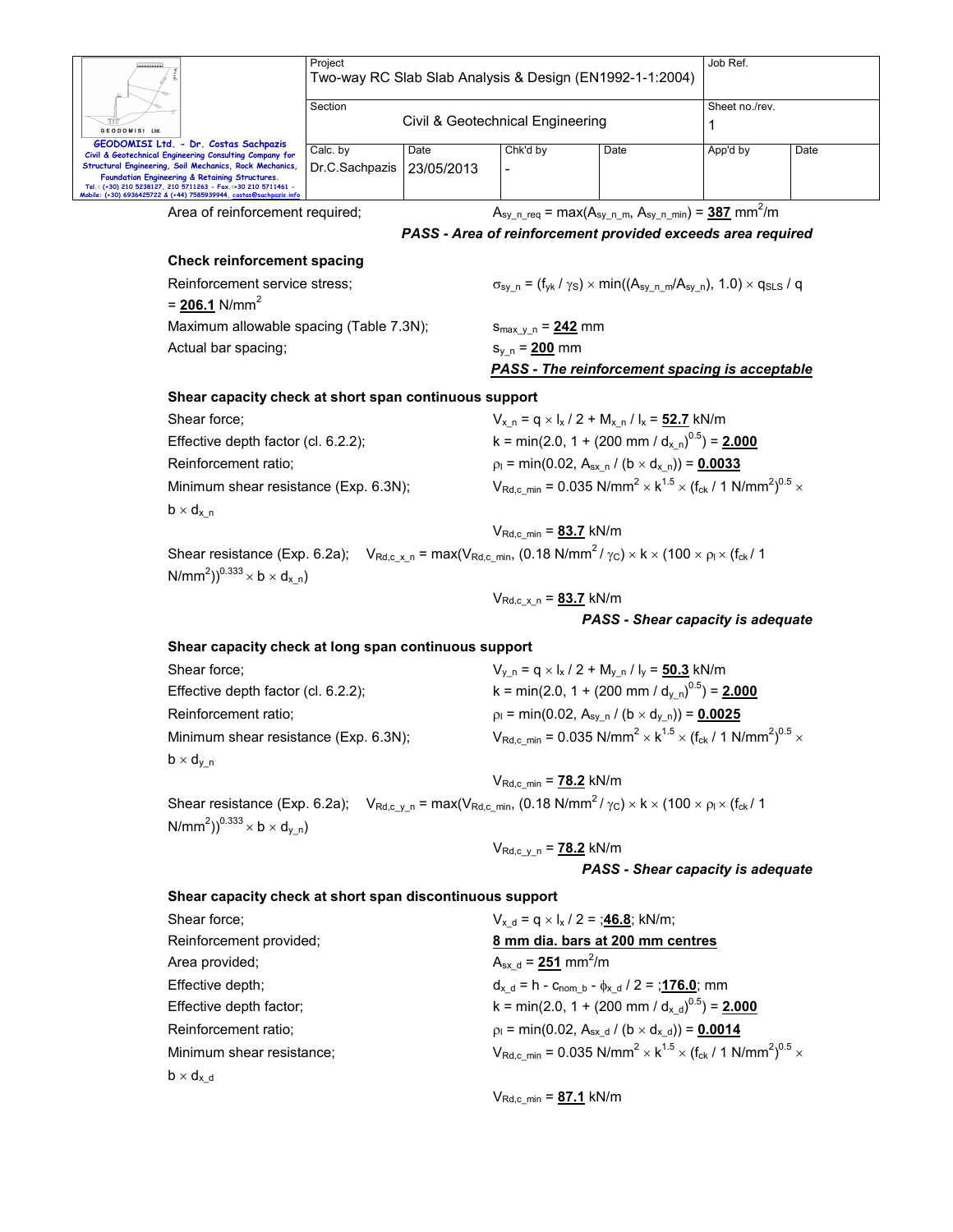| Ш.                                                                                                                                                                                                                                                                                                                                                   | Project<br>Two-way RC Slab Slab Analysis & Design (EN1992-1-1:2004) | Job Ref.                         |                |      |          |      |
|------------------------------------------------------------------------------------------------------------------------------------------------------------------------------------------------------------------------------------------------------------------------------------------------------------------------------------------------------|---------------------------------------------------------------------|----------------------------------|----------------|------|----------|------|
| GEODOMISI Ltd.                                                                                                                                                                                                                                                                                                                                       | Section                                                             | Civil & Geotechnical Engineering | Sheet no./rev. |      |          |      |
| GEODOMISI Ltd. - Dr. Costas Sachpazis<br>Civil & Geotechnical Engineering Consulting Company for<br>Structural Engineering, Soil Mechanics, Rock Mechanics,<br>Foundation Engineering & Retaining Structures.<br>Tel.: (+30) 210 5238127, 210 5711263 - Fax.:+30 210 5711461 -<br>Mobile: (+30) 6936425722 & (+44) 7585939944, costas@sachpazis.info | Calc. by<br>Dr.C.Sachpazis                                          | Date<br>  23/05/2013             | Chk'd by<br>-  | Date | App'd by | Date |

 $N/mm^2)$ )<sup>0.333</sup>  $\times$  b  $\times$  d<sub>x\_d</sub>)

Shear resistance;  $V_{\text{Rd},c_x,d} = \max(V_{\text{Rd},c_min}, 0.18 \text{ N/mm}^2/\gamma_c \times \text{k} \times (100 \times \rho_1 \times (f_{ck}/1))$ 

VRd,c\_x\_d = **87.1** kN/m

*PASS - Shear capacity is adequate (0.537)*

#### **Shear capacity check at long span discontinuous support**

| Shear force:              | $V_{\text{v d}} = q \times I_{\text{x}} / 2 = \frac{46.8}{46.8}$ ; kN/m;                                           |
|---------------------------|--------------------------------------------------------------------------------------------------------------------|
| Reinforcement provided;   | 8 mm dia. bars at 250 mm centres                                                                                   |
| Area provided;            | $A_{\text{sv d}} = 201 \text{ mm}^2/\text{m}$                                                                      |
| Effective depth;          | $d_{v,d} = h - c_{\text{nom }b} - \phi_{x,p} - \phi_{v,d} / 2 = \frac{166.0}{100}$ ; mm                            |
| Effective depth factor;   | k = min(2.0, 1 + (200 mm / $d_{\text{v d}}$ ) <sup>0.5</sup> ) = <b>2.000</b>                                      |
| Reinforcement ratio;      | $p_1 = min(0.02, A_{sv, d} / (b \times d_{v, d})) = 0.0012$                                                        |
| Minimum shear resistance; | $V_{\text{Rd},c,min} = 0.035 \text{ N/mm}^2 \times k^{1.5} \times (f_{\text{ck}} / 1 \text{ N/mm}^2)^{0.5} \times$ |
| $b \times d_{v,d}$        |                                                                                                                    |
|                           |                                                                                                                    |

VRd,c\_min = **82.2** kN/m

 $N/mm^2)$ )<sup>0.333</sup>  $\times$  b  $\times$  d<sub>y\_d</sub>)

Shear resistance;  $V_{\text{Rd},c_y_d} = \text{max}(V_{\text{Rd},c_min}, 0.18 \text{ N/mm}^2 / \gamma_c \times \text{k} \times (100 \times \rho_l \times (f_{ck}/1))$ 

VRd,c\_y\_d = **82.2** kN/m *PASS - Shear capacity is adequate (0.570)*

### **Basic span-to-depth deflection ratio check (cl. 7.4.2)**

| Reference reinforcement ratio;                                                                                                                                                                                | $p_0 = (f_{ck} / 1 \text{ N/mm}^2)^{0.5} / 1000 = 0.0050$                                              |
|---------------------------------------------------------------------------------------------------------------------------------------------------------------------------------------------------------------|--------------------------------------------------------------------------------------------------------|
| Required tension reinforcement ratio;                                                                                                                                                                         | $p = max(0.0035, A_{sx, p \text{ reg}} / (b \times d_{x, p})) = 0.0035$                                |
| Required compression reinforcement ratio;                                                                                                                                                                     | $p' = A_{scx} p_{req} / (b \times d_{x} p) = 0.0000$                                                   |
| Stuctural system factor (Table 7.4N);                                                                                                                                                                         | $K_{\rm s} = 1.3$                                                                                      |
| Basic limit span-to-depth ratio; ratio <sub>lim_x_bas</sub> = K <sub><math>\delta</math></sub> × [11 +1.5×(f <sub>ck</sub> /1 N/mm <sup>2</sup> ) <sup>0.5</sup> ×p <sub>0</sub> /p + 3.2×(f <sub>ck</sub> /1 |                                                                                                        |
| N/mm <sup>2</sup> ) <sup>0.5</sup> $\times$ ( $\rho_0$ / $\rho$ -1) <sup>1.5</sup> ]                                                                                                                          |                                                                                                        |
| (Exp. 7.16);                                                                                                                                                                                                  | ratio $_{\text{lim\_x\_bas}} = 34.06$                                                                  |
| Modified limit span-to-eff. depth ratio;                                                                                                                                                                      | ratio <sub>lim x</sub> = min(1.5, (500 N/mm <sup>2</sup> /f <sub>yk</sub> )×( $A_{sx} p/A_{sx} p m$ )) |
| $\times$ ratio <sub>lim_x_bas</sub> = $36.63$                                                                                                                                                                 |                                                                                                        |
| Actual span-to-eff. depth ratio;                                                                                                                                                                              | ratio <sub>act x</sub> = $I_x / d_{x, p} = 34.29$                                                      |

*PASS - Actual span-to-effective depth ratio is acceptable* 

#### **Reinforcement summary**

Midspan in short span direction; **10 mm dia. bars at 200 mm centres B1** Midspan in long span direction; **10 mm dia. bars at 250 mm centres B2** Continuous support in short span direction; **12 mm dia. bars at 200 mm centres T1** Continuous support in long span direction; **10 mm dia. bars at 200 mm centres T2** Discontinuous support in short span direction; **8 mm dia. bars at 200 mm centres B1** Discontinuous support in long span direction; **8 mm dia. bars at 250 mm centres B2**

### **Reinforcement sketch**

The following sketch is indicative only. Note that additional reinforcement may be required in accordance with clauses 9.2.1.2, 9.2.1.4 and 9.2.1.5 of EN 1992-1-1:2004 to meet detailing rules.